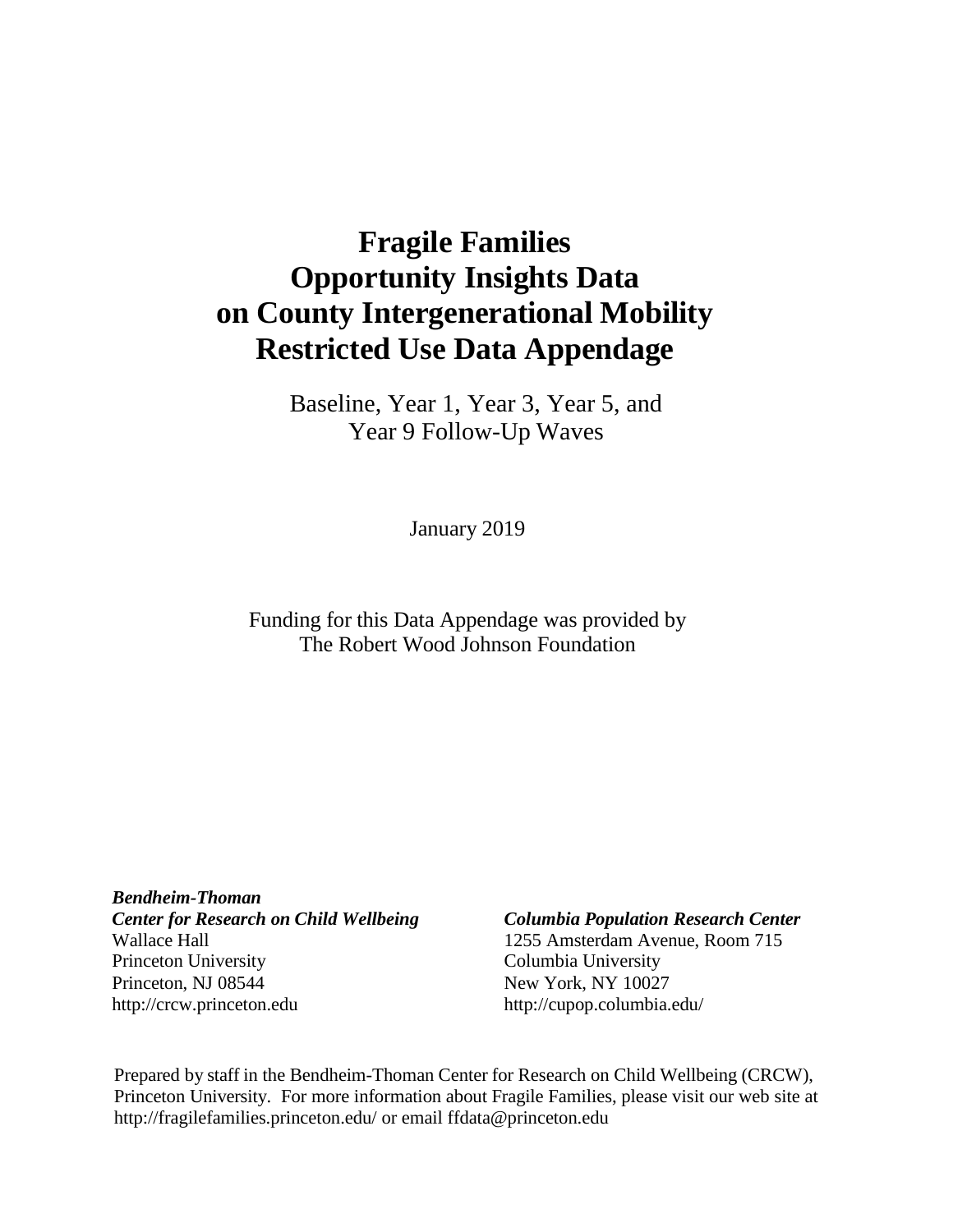# **DATA APPENDAGE OVERVIEW**

The Fragile Families Opportunity Insights Data on County Intergenerational Mobility Data Appendage contains county level data on intergenerational mobility and its theorized correlates. County data from Opportunity Insights was merged to the county residence of the focal child's mother and father at Baseline, Year 1, Year 3, Year 5, and Year 9. All information on counties was obtained from data made publically available by Raj Chetty and Nathaniel Hendren (2017) at Opportunity Insights. Chetty and Hendren used de-identified tax records on more than five million children between 1996 and 2012 to estimate the effect of growing up in each U.S. county on children's future prospects for upward mobility. In this data appendage, we include Chetty and Hendren's preferred estimates of causal place effects by county for adult household income, individual income, and probability of marriage. These county measures are also disaggregated by family income (low- and high-income) and child sex (male and female). In addition, the data appendage includes the 48 county level covariates theorized by Chetty and Hendren to be correlated with intergenerational mobility.

For more detailed information about Chetty and Hendren's *The Impacts of Neighborhoods on Intergenerational Mobility II: County-Level Estimates* paper and data see:

• <https://opportunityinsights.org/paper/neighborhoodsii/>

# **FILE LAYOUT**

The file contains 4,898 observations (one per family) and is sorted by *idnum.*

# **VARIABLE NAMING CONVENTION**

The variable names are constructed as follows:

| <b>Position</b> | <u>Character</u> | <b>Indicates</b>                  |
|-----------------|------------------|-----------------------------------|
| 1               | r                | Restricted data                   |
| 2               | g                | Geographical measure              |
| 3               | m                | Mother residence                  |
|                 | f                | Father residence                  |
| 4               | 1                | First wave (Baseline)             |
|                 | $\overline{2}$   | Second wave (Year 1)              |
|                 | 3                | Third wave (Year 3)               |
|                 | $\overline{4}$   | Fourth wave (Year 5)              |
|                 | 5                | Fifth wave (Year 9)               |
| $5-9$           | $opin_$          | Opportunity Insights source data  |
| 10              | $\mathbf{c}$     | County-level geographical measure |
| $11-$           | $\ast$           | Description of variable           |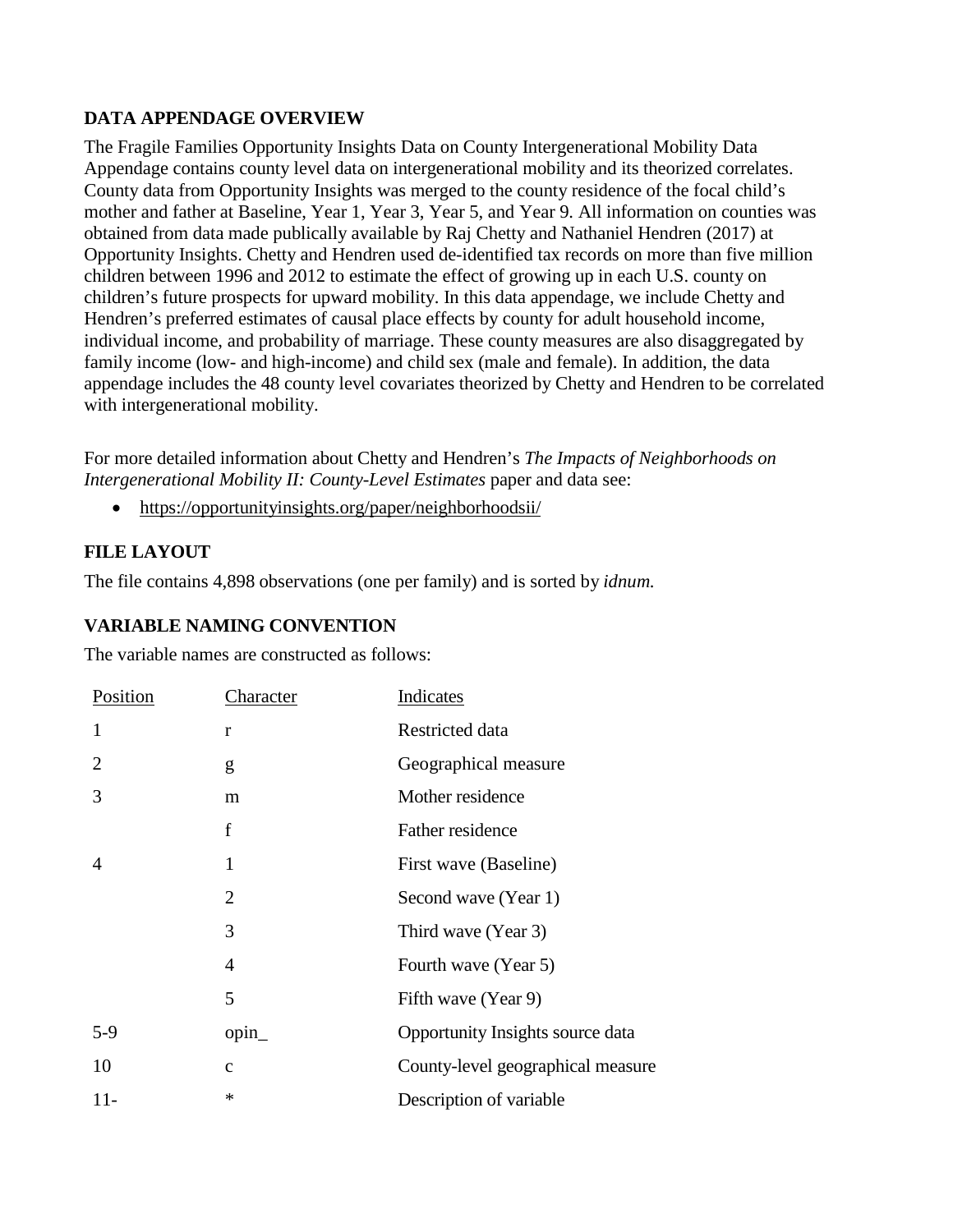For example, variable **rgm1opin\_cimp25\_kr26** refers to a restricted geographical variable corresponding to the mothers' residence at Baseline, sourced from Opportunity Insights, at the county level, representing the percentage gain (or loss) in household income at age 26 from spending one more year of childhood in the given county relative to the national mean for a child with parents at the 25th percentile of the national household income distribution.

# **MISSING VALUES**

Unlike other FFCWS data appendages, variables with county level data in this appendage do not include negative values to indicate missing values. The negative values for county level variables in this appendage correspond to real negative values. For example, a negative value for intergenerational mobility corresponds to a loss in income (see description of variables for more information). For Stata users, the missing data is coded using system missing variable notation.

| Value        | Label          | Indicates                                                                                                                                                    |
|--------------|----------------|--------------------------------------------------------------------------------------------------------------------------------------------------------------|
| $\cdot$ n    | Not in wave    | Focal child's mother/father did not participate in FFCWS<br>survey (usually coded as -9 Not in wave).                                                        |
| $\cdot c$    | County unknown | Focal child's mother/father participated in FFCWS survey but<br>county residence at wave is unknown.                                                         |
| $\mathbf{m}$ | Missing        | Focal child's mother/father participated in FFCWS survey and<br>county residence at wave is known, but data is not available for<br>the county of residence. |

# **COUNTY MEASURES OF INTERGENERATIONAL MOBILITY**

All measures of county level intergenerational mobility come from Chetty and Hendren's Online Data Table II: Preferred Estimates of Causal Place Effects by County (2017). The authors describe these data as follows:

*[The first 16 variables in] this table list the percentage gain (or loss) in income at age 26 from spending one more year of childhood in a given county relative to the national mean. We report estimates for children with parents at the 25th and 75th percentile of the national income distribution for all children, girls, boys. We also show the average of the girls and boys estimates (gender average), which is not identical to the estimate for all children because the statistical model does not impose the requirement that the overall effect has to be the average of the genderspecific effects. We report estimates for two different income definitions: individual (own) income and household income (including spousal income). [The next 2 variables] show the percentage*  point change in the probability of being married at age 26 from spending one more year of *childhood in a given county. As an example, spending one more year of childhood in Lawrence County, AL increases household income by 0.23% and increases the probability of being married at age 26 by 0.39 percentage points relative to the national mean for a child with parents at the 25th percentile.* 

Using this language, the following county level measures of intergenerational mobility available in this data appendage can be interpreted as follows.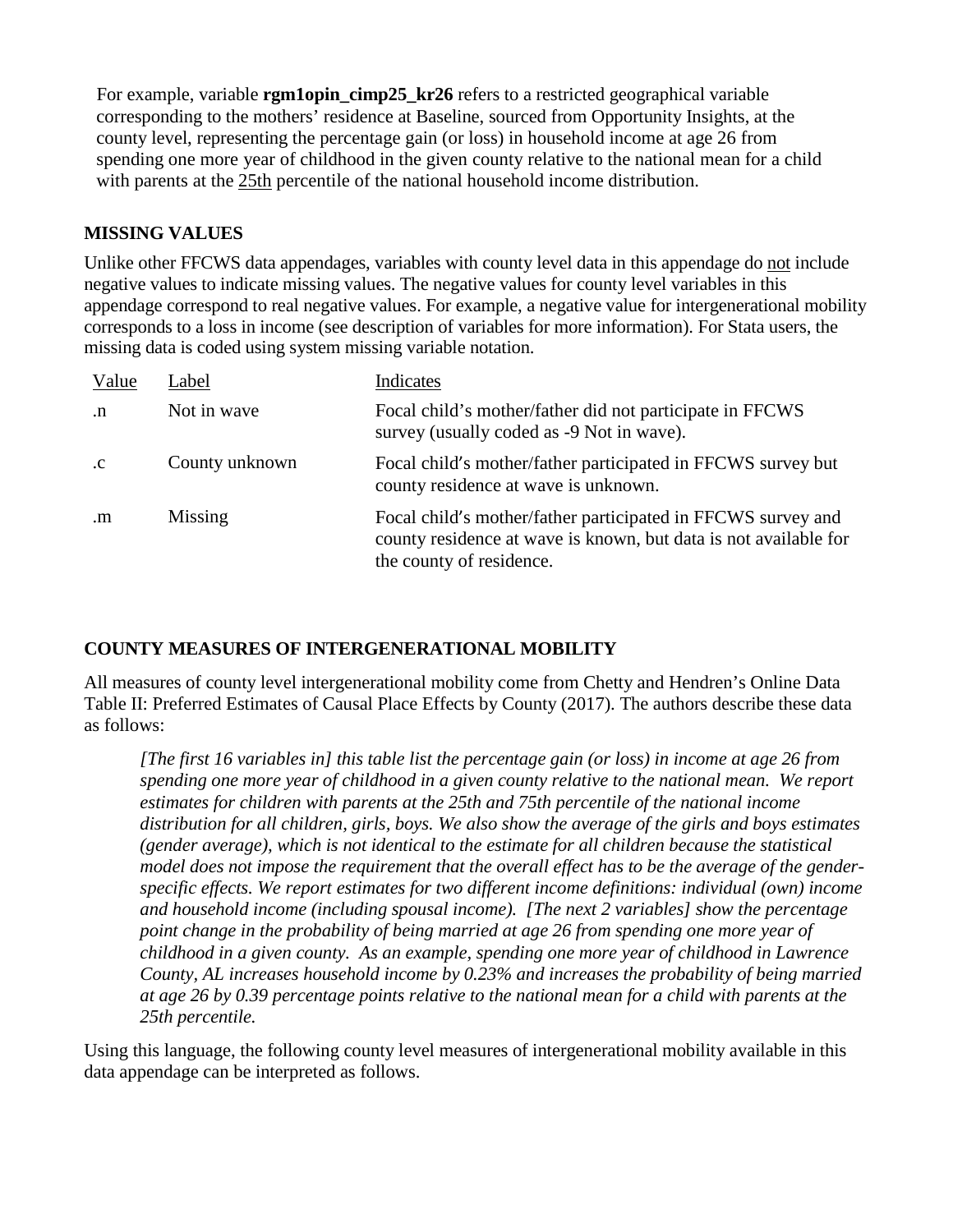# **County effect on household income**

*County effect on household income: Child from low-income family*

Variable: rg\*opin\_cimp25\_kr26

Description: The percentage gain (or loss) in household income at age 26 from spending one more year of childhood in the given county relative to the national mean for a child with parents at the 25th percentile of the national household income distribution.

*County effect on household income: Child from high-income family*

Variable: rg\*opin\_cimp75\_kr26

Description: The percentage gain (or loss) in household income at age 26 from spending one more year of childhood in the given county relative to the national mean for a child with parents at the 75th percentile of the national household income distribution.

*County effect on household income: Female child from low-income family*

Variable: rg\*opin\_cimp25\_kr26\_f

Description: The percentage gain (or loss) in household income at age 26 from spending one more year of childhood in the given county relative to the national mean for a female child with parents at the 25th percentile of the national household income distribution.

*County effect on household income: Female child from high-income family*

Variable: rg\*opin\_cimp75\_kr26\_f

Description: The percentage gain (or loss) in household income at age 26 from spending one more year of childhood in the given county relative to the national mean for a female child with parents at the 75th percentile of the national household income distribution.

*County effect on household income: Male child from low-income family*

Variable: rg\*opin\_cimp25\_kr26\_m

Description: The percentage gain (or loss) in household income at age 26 from spending one more year of childhood in the given county relative to the national mean for a male child with parents at the 25th percentile of the national household income distribution.

*County effect on household income: Male child from high-income family*

Variable: rg\*opin\_cimp75\_kr26\_m

Description: The percentage gain (or loss) in household income at age 26 from spending one more year of childhood in the given county relative to the national mean for a male child with parents at the 75th percentile of the national household income distribution.

*County effect on household income: Child from low-income family (gender average)*

Variable: rg\*opin\_cimp25\_kr26\_avg

Description: The percentage gain (or loss) in household income at age 26 from spending one more year of childhood in the given county relative to the national mean for a child with parents at the 25th percentile of the national household income distribution, calculated as the average of the gender-specific effects.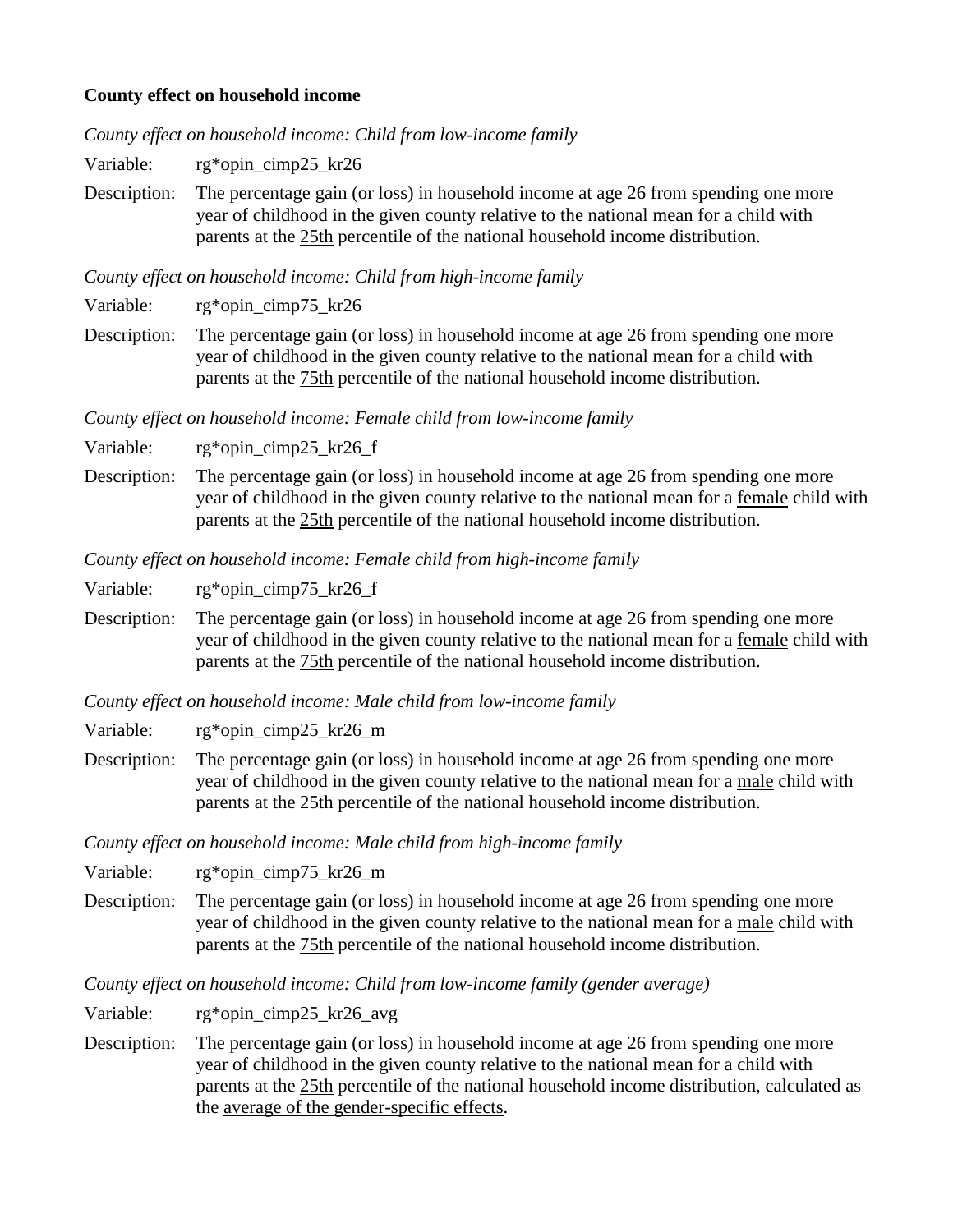*County effect on household income: Child from high-income family (gender average)*

Variable: rg\*opin\_cimp75\_kr26\_avg

Description: The percentage gain (or loss) in household income at age 26 from spending one more year of childhood in the given county relative to the national mean for a child with parents at the 75th percentile of the national household income distribution, calculated as the average of the gender-specific effects.

# **County effect on individual income**

*County effect on individual income: Child from low-income family*

Variable: rg\*opin\_cimp25\_kir26

Description: The percentage gain (or loss) in individual income at age 26 from spending one more year of childhood in the given county relative to the national mean for a child with parents at the 25th percentile of the national household income distribution.

*County effect on individual income: Child from high-income family*

Variable: rg\*opin\_cimp75\_kir26

Description: The percentage gain (or loss) in individual income at age 26 from spending one more year of childhood in the given county relative to the national mean for a child with parents at the 75th percentile of the national household income distribution.

*County effect on individual income: Female child from low-income family*

Variable: rg\*opin\_cimp25\_kir26\_f

Description: The percentage gain (or loss) in individual income at age 26 from spending one more year of childhood in the given county relative to the national mean for a female child with parents at the 25th percentile of the national household income distribution.

*County effect on individual income: Female child from high-income family*

Variable: rg\*opin\_cimp75\_kir26\_f

Description: The percentage gain (or loss) in individual income at age 26 from spending one more year of childhood in the given county relative to the national mean for a female child with parents at the 75th percentile of the national household income distribution.

*County effect on individual income: Male child from low-income family*

Variable: rg\*opin\_cimp25\_kir26\_m

Description: The percentage gain (or loss) in individual income at age 26 from spending one more year of childhood in the given county relative to the national mean for a male child with parents at the 25th percentile of the national household income distribution.

*County effect on individual income: Male child from high-income family*

Variable: rg\*opin\_cimp75\_kir26\_m

Description: The percentage gain (or loss) in individual income at age 26 from spending one more year of childhood in the given county relative to the national mean for a male child with parents at the 75th percentile of the national household income distribution.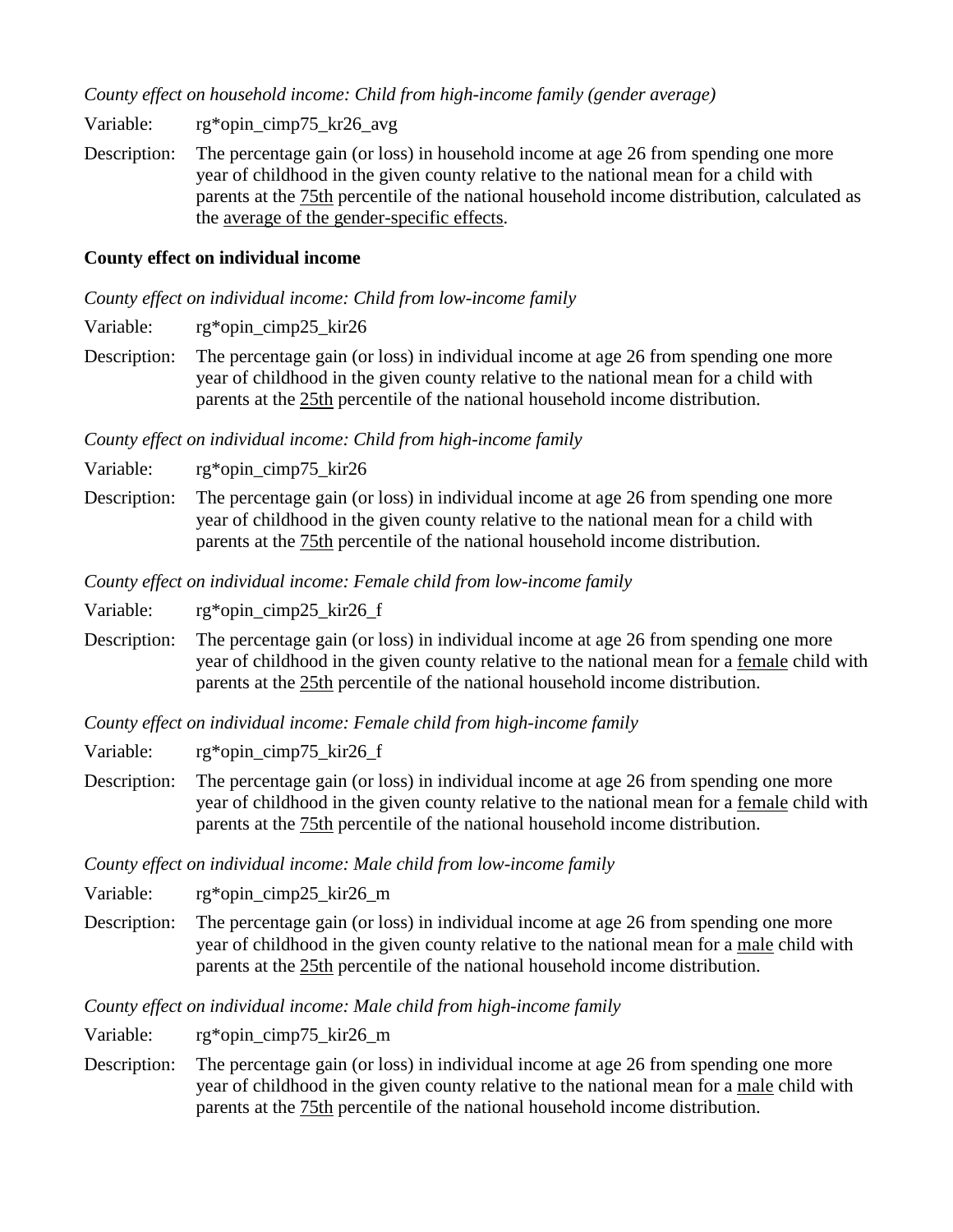*County effect on individual income: Child from low-income family (gender average)*

Variable: rg\*opin\_cimp25\_kir26\_avg

Description: The percentage gain (or loss) in individual income at age 26 from spending one more year of childhood in the given county relative to the national mean for a child with parents at the 25th percentile of the national household income distribution, calculated as the average of the gender-specific effects.

*County effect on individual income: Child from high-income family (gender average)*

Variable: rg\*opin\_cimp75\_kir26\_avg

Description: The percentage gain (or loss) in individual income at age 26 from spending one more year of childhood in the given county relative to the national mean for a child with parents at the 75th percentile of the national household income distribution, calculated as the average of the gender-specific effects.

# **County effect on marriage**

*County effect on marriage: Child from low-income family*

Variable: rg\*opin\_cimp25\_km26

Description: The percentage point gain (or loss) in the probability of marriage at age 26 from spending one more year of childhood in the given county relative to the national mean for a child with parents at the 25th percentile of the national household income distribution.

*County effect on marriage: Child from high-income family*

Variable: rg\*opin\_cimp25\_km26

Description: The percentage point gain (or loss) in the probability of marriage at age 26 from spending one more year of childhood in the given county relative to the national mean for a child with parents at the 75th percentile of the national household income distribution.

# **COUNTY MEASURES OF OTHER CONTEXTS**

All other county level measures come from Chetty and Hendren's Online Data Table IV: County-Level Causal Place Effects and Covariates. The authors categorize and describe these data as follows:

#### **Segregation and Poverty**

| <b>Fraction Black</b> |                                                                                    |
|-----------------------|------------------------------------------------------------------------------------|
|                       | Description: Number of individuals who are black alone divided by total population |
| Source:               | 2000 Census SF1 100% Data Table P008                                               |
| Poverty Rate          |                                                                                    |
|                       | Description: Fraction of population below the poverty rate                         |

| Source: | 2000 Census SF3 Sample Data Table P087 |  |  |
|---------|----------------------------------------|--|--|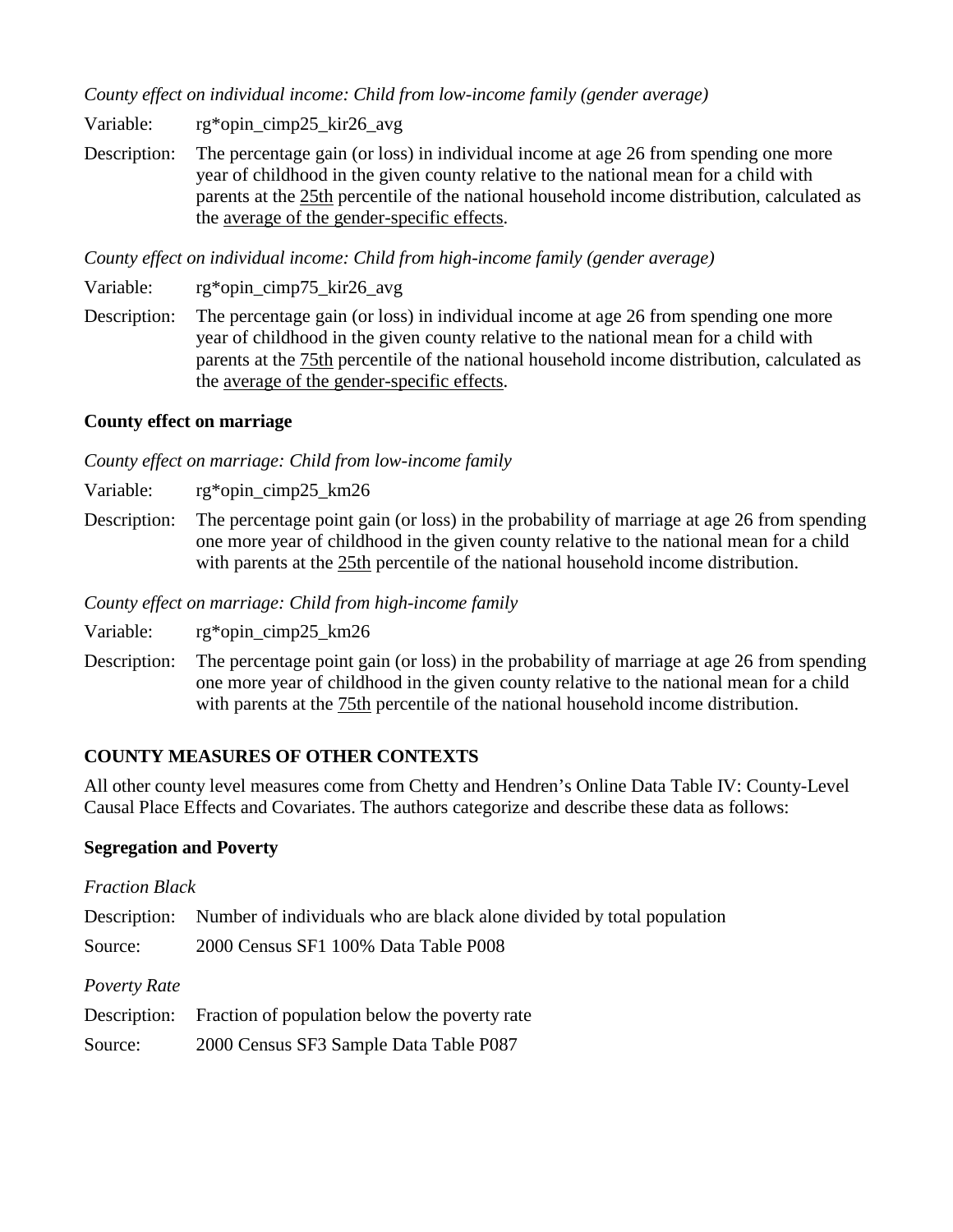# *Racial Segregation*

| Variable: |        | Multi-group Theil Index calculated at the census-tract level over four groups: White alone,<br>Black alone, Hispanic, and Other |
|-----------|--------|---------------------------------------------------------------------------------------------------------------------------------|
|           | $\sim$ | $0.0111000 \times N \times 110000$                                                                                              |

Source: 2000 Census SF1 100% Data Table P008

### *Income Segregation*

Variable: Rank-Order index estimated at the census-tract level using equation (13) in Reardon (2011); the  $\delta$  vector is given in Appendix A4 of Reardon's paper. H(p<sub>k</sub>) is computed for each of the income brackets given in the 2000 census.

Source: 2000 Census SF3 Sample Data Table P052

# *Segregation of Poverty (p75)*

- Description:  $H(p25)$  estimated following Reardon (2011);  $H(p)$  is computed for 16 income groups defined by the 2000 census; H(p25) is computed using a fourth-order polynomial of the weighted linear regression in equation (12) of Reardon (2011)
- Source: 2000 Census SF3 Sample Data Table P052

# *Segregation of Affluence (>p75)*

- Description: Same definition as segregation of poverty, but using p75 instead of p2
- Source: 2000 Census SF3 Sample Data Table P052

*Fraction with Commute < 15 Minutes*

- Description: Number of workers that commute less than 15 minutes to work divided by total number of workers. Sample restricts to workers that are 16 or older and not working at home.
- Source: 2000 Census SF3 Sample Data Table P031

#### *Logarithm of Population Density*

- Description: Logarithm of the Population Density where the Population Density is defined as the Population divided by the Land Area in square miles.
- Source: 2000 Census Gazetteer Files

**Income Distribution**

#### *Household Income per Capita*

- Description: Aggregate household income in the 2000 census divided by the number of people aged 16-64
- Source: 2000 Census SF3 Sample Data Table P054

# *Gini Coefficient*

- Description: Gini coefficient computed using parents of children in the core sample, with income topcoded at \$100 million in 2012 dollars
- Source: Tax Records, Core Sample of Chetty et al. (2014)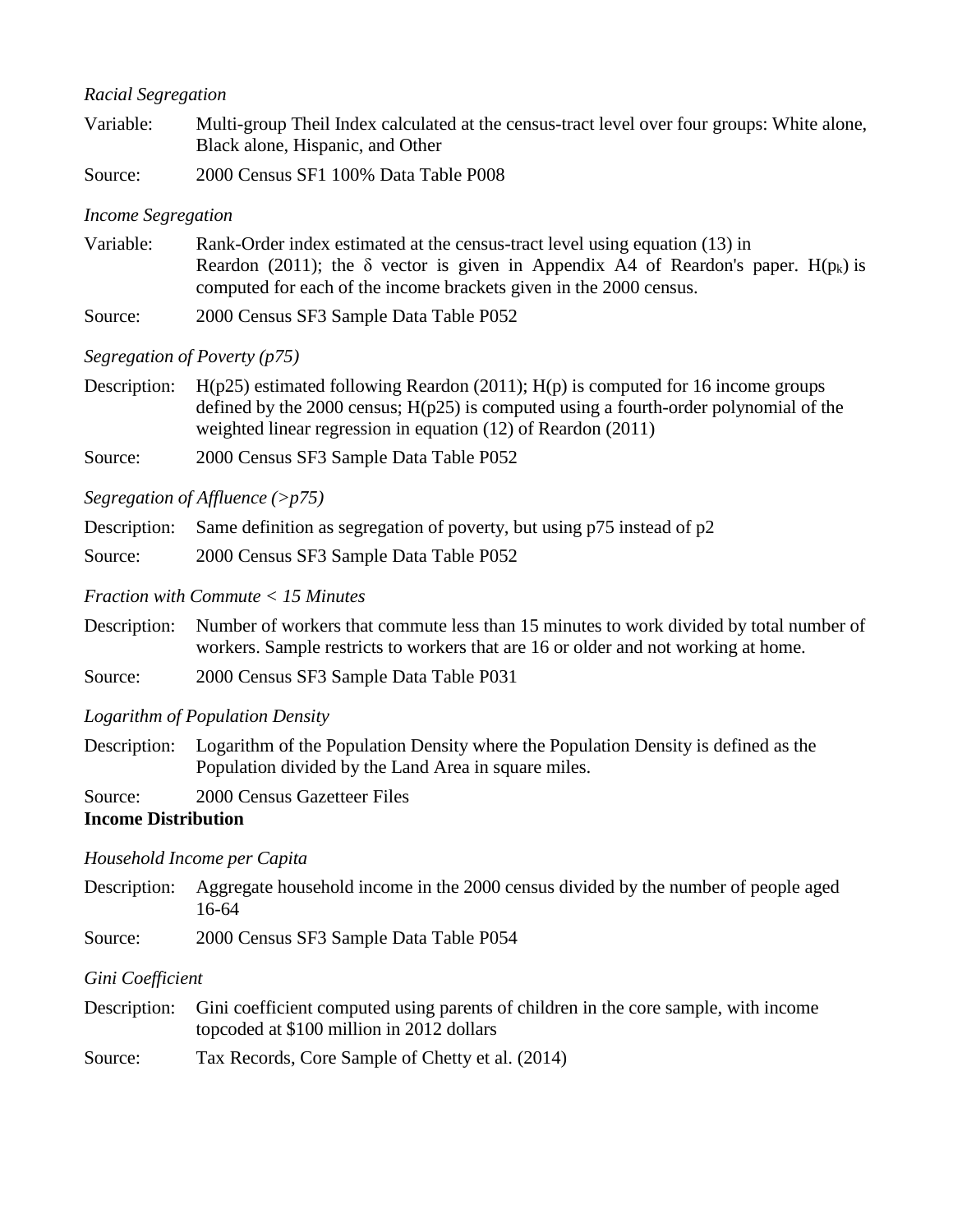### *Top 1% Income Share*

| Description: The fraction of income within a CZ going to the top 1% defined within the CZ, computed |
|-----------------------------------------------------------------------------------------------------|
| using parents of children in the core sample                                                        |

Source: Tax Records, Core Sample of Chetty et al. (2014)

### *Gini Bottom 99%*

|         | Description: Gini coefficient minus top 1% income share |
|---------|---------------------------------------------------------|
| Source: | Tax Records, Core Sample of Chetty et al. (2014)        |

# *Fraction Middle Class (between p25 and p75)*

- Description: Fraction of parents (in the core sample) whose income falls between the 25th and 75th percentile of the national parent income distribution
- Source: Tax Records, Core Sample of Chetty et al. (2014)

# **Tax**

# *Local Tax Rate*

| Description: Total tax revenue per capita divided by mean household income per capita for working |
|---------------------------------------------------------------------------------------------------|
| age adults (in 1990)                                                                              |

Source: 1992 Census of Government county-level summaries

# *Local Tax Rate Per Capita*

|         | Description: Total tax revenue per capita        |
|---------|--------------------------------------------------|
| Source: | 1992 Census of Government county-level summaries |

# *Local Government Expenditures Per Capita*

| Description: | Total local government expenditures per capita   |
|--------------|--------------------------------------------------|
| Source:      | 1992 Census of Government county-level summaries |

# **K-12 Education**

*School Expenditure per Student* 

| Description: | Average expenditures per student in public schools |  |  |
|--------------|----------------------------------------------------|--|--|
|--------------|----------------------------------------------------|--|--|

Source: NCES CCD 1996-1997 Financial Survey

# *Student Teacher Ratio*

Description: Average student-teacher ratio in public schools

Source: NCES CCD 1996-1997 Financial Survey

#### *Test Score Percentile (Income adjusted)*

Description: Residual from a regression of mean math and English standardized test scores on household income per capita in 2000

Source: George Bush Global Report Card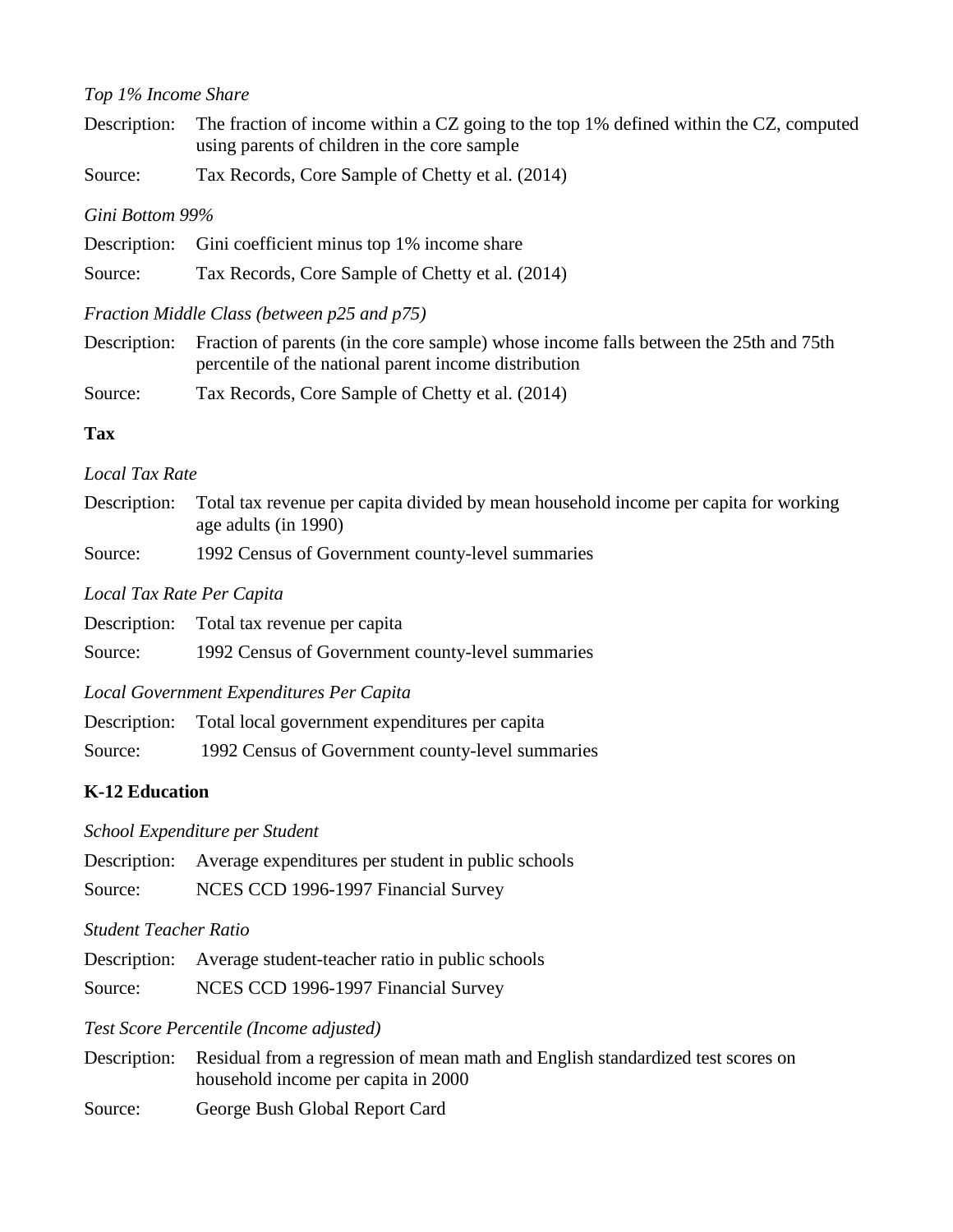# *High School Dropout Rate (Income adjusted)*

Description: Residual from a regression of high school dropout rates on household income per capita in 2000

Source: NCES CCD 2000-2001

# **College**

*Number of Colleges per Capita* 

Description: Number of Title IV, degree offering institutions per capita

Source: IPEDS 2000

# *College Tuition*

| Description: Mean in-state tuition and fees for first-time, full-time undergraduates |
|--------------------------------------------------------------------------------------|
| $TCD TCD R0 R0 R0$                                                                   |

Source: **IPEDS** 2000

# *College Graduation Rate (Income Adjusted)*

Description: Residual from a regression of graduation rate (the share of undergraduate students that complete their degree in 150% of normal time) on household income per capita in 2000 Source: **IPEDS 2009** 

# **Local Labor Market**

# *Labor Force Participation*

|  | Description: Share of people at least 16 years old that are in the labor force |
|--|--------------------------------------------------------------------------------|
|--|--------------------------------------------------------------------------------|

Source: 2000 Census SF3 Sample Data Table P043

#### *Share Working in Manufacturing*

Description: Share of employed persons 16 and older working in manufacturing.

Source: 2000 Census SF3 Sample Data Table P049

# *Growth in Chinese Imports*

Description: Percentage growth in imports from China per worker between 1990 and 2000 Source: Autor, Dorn, and Hanson (2013)

# *Teenage (14-16) Labor Force Participation*

Description: Fraction of children in birth cohorts 1985-1987 who received a W2 (i.e. had positive wage earnings) in any of the tax years when they were age 14-16

Source: Tax Records, Extended Sample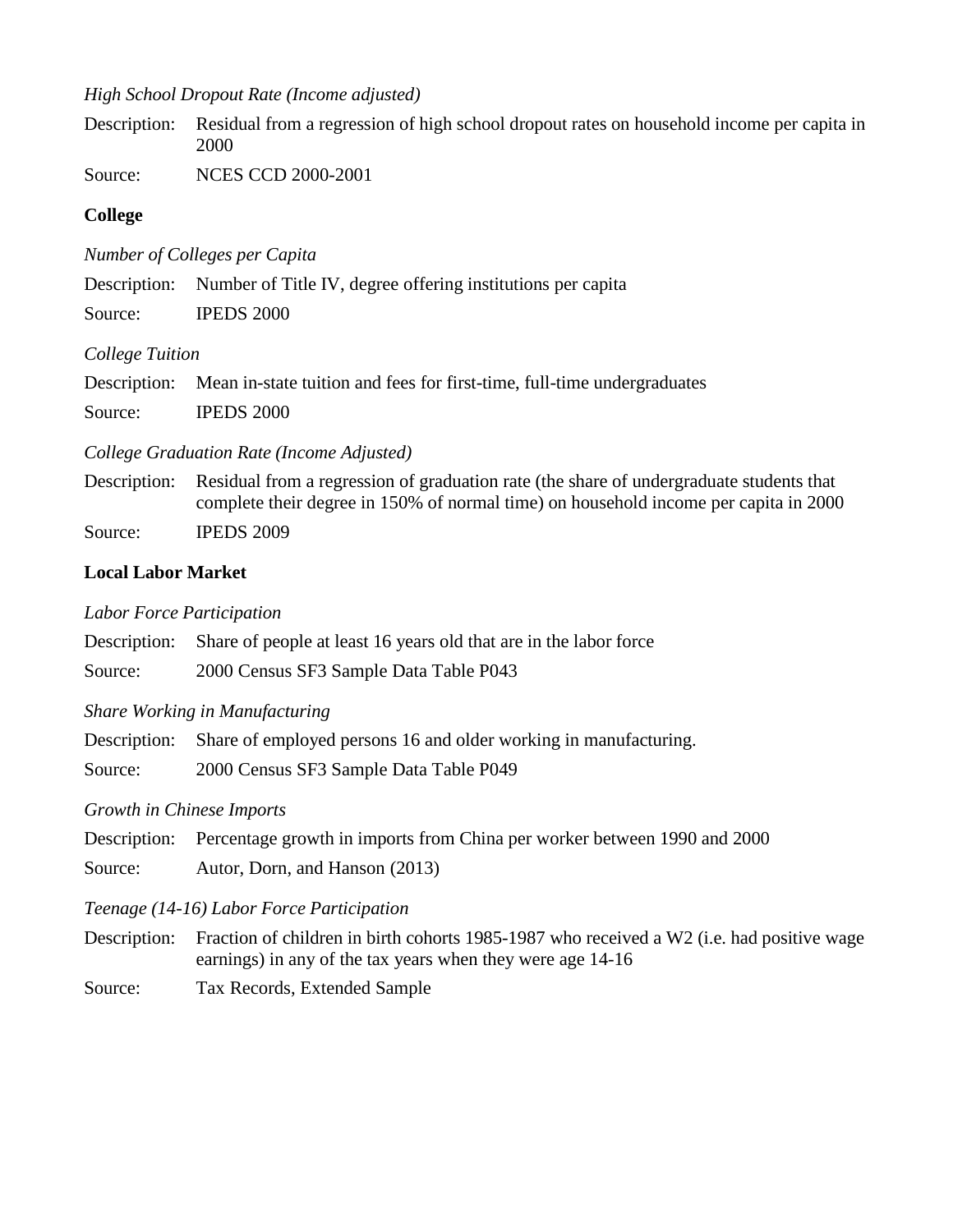# **Migration**

#### *Migration Inflow Rate*

Description: Migration into the county from other county (divided by county population from 2000 Census)

Source: IRS Statistics of Income 2004-2005

#### *Migration Outflow Rate*

Description: Migration out of the county from other counties (divided by county population from 2000 Census)

Source: IRS Statistics of Income 2004-2005

#### *Fraction Foreign Born*

|         | Description: Share of county residents born outside the United States |
|---------|-----------------------------------------------------------------------|
| Source: | 2000 Census SF3 Sample Data Table P021                                |

# **Social Capital**

#### *Social Capital Index*

| Description: Standardized index combining measures of voter turnout rates, the fraction of people who |
|-------------------------------------------------------------------------------------------------------|
| return their census forms, and measures of participation in community organizations.                  |

Source: Rupasingha and Goetz (2008)

#### *Fraction Religious*

| Description:<br>Share of religious adherents |  |
|----------------------------------------------|--|
|----------------------------------------------|--|

Source: Association of Religion Data Archives

### *Violent Crime Rate*

|         | Description: Number of arrests for serious violent crimes per capita |
|---------|----------------------------------------------------------------------|
| Source: | <b>Uniform Crime Reports</b>                                         |

#### *Total Crime Rate*

Description: Number of arrests for all crimes per capita

Source: Uniform Crime Reports

#### **Family Structure**

# *Fraction of Children with Single Mothers*

Description: Number of single female households with children divided by total number of households with children

Source: 2000 Census SF3 Sample Data Table P015